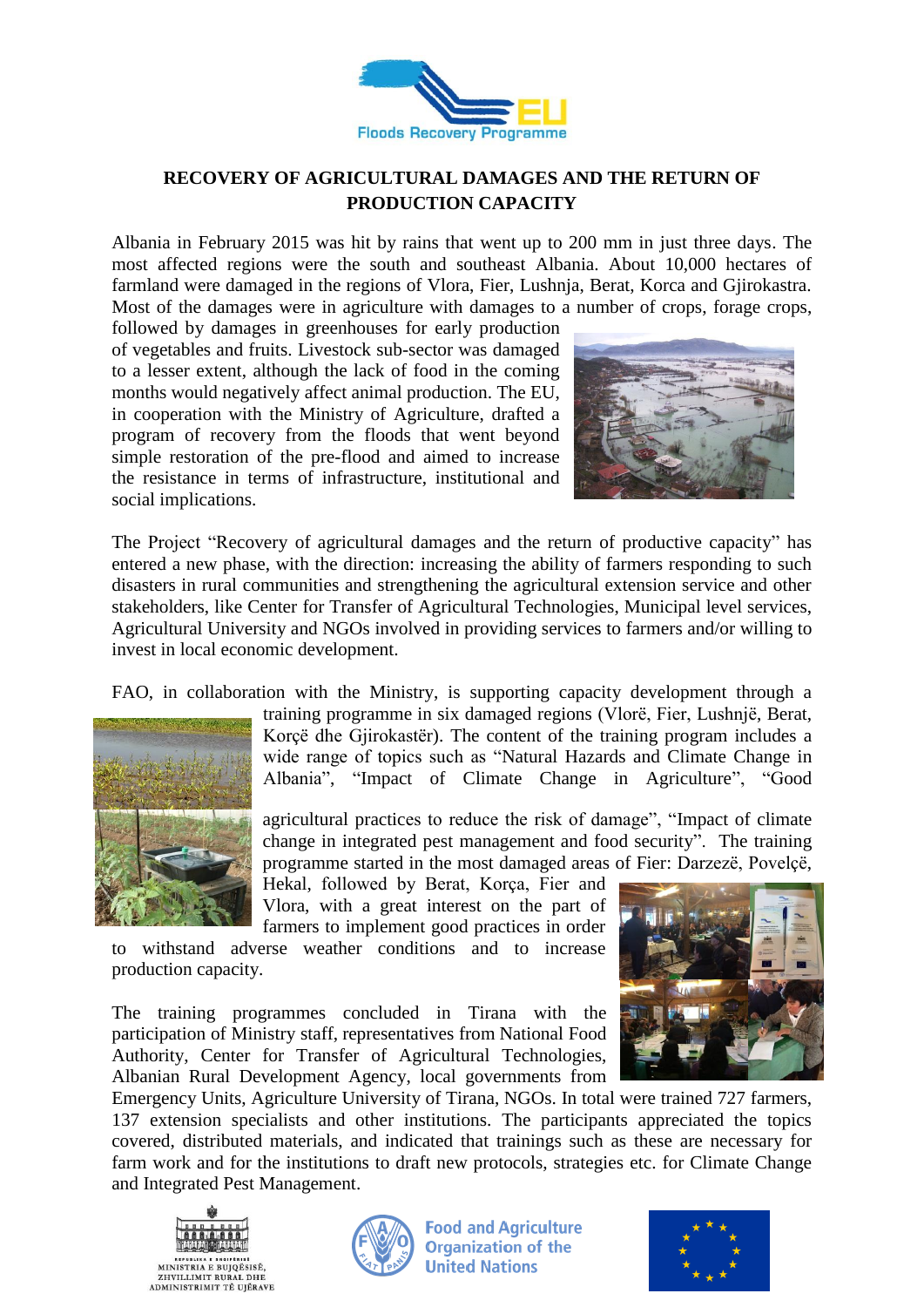

One of the most important suggestions expressed by most farmers was that such knowledge should be provided in the future and extension service should be in constant contact with farmers because problems on the farm are numerous and their treatment requires knowledge and new techniques.

> Training with the farmers in Fier









Training with the farmers in Berat

Training with the extension specialists in Lushnje









**Food and Agriculture Organization of the United Nations**